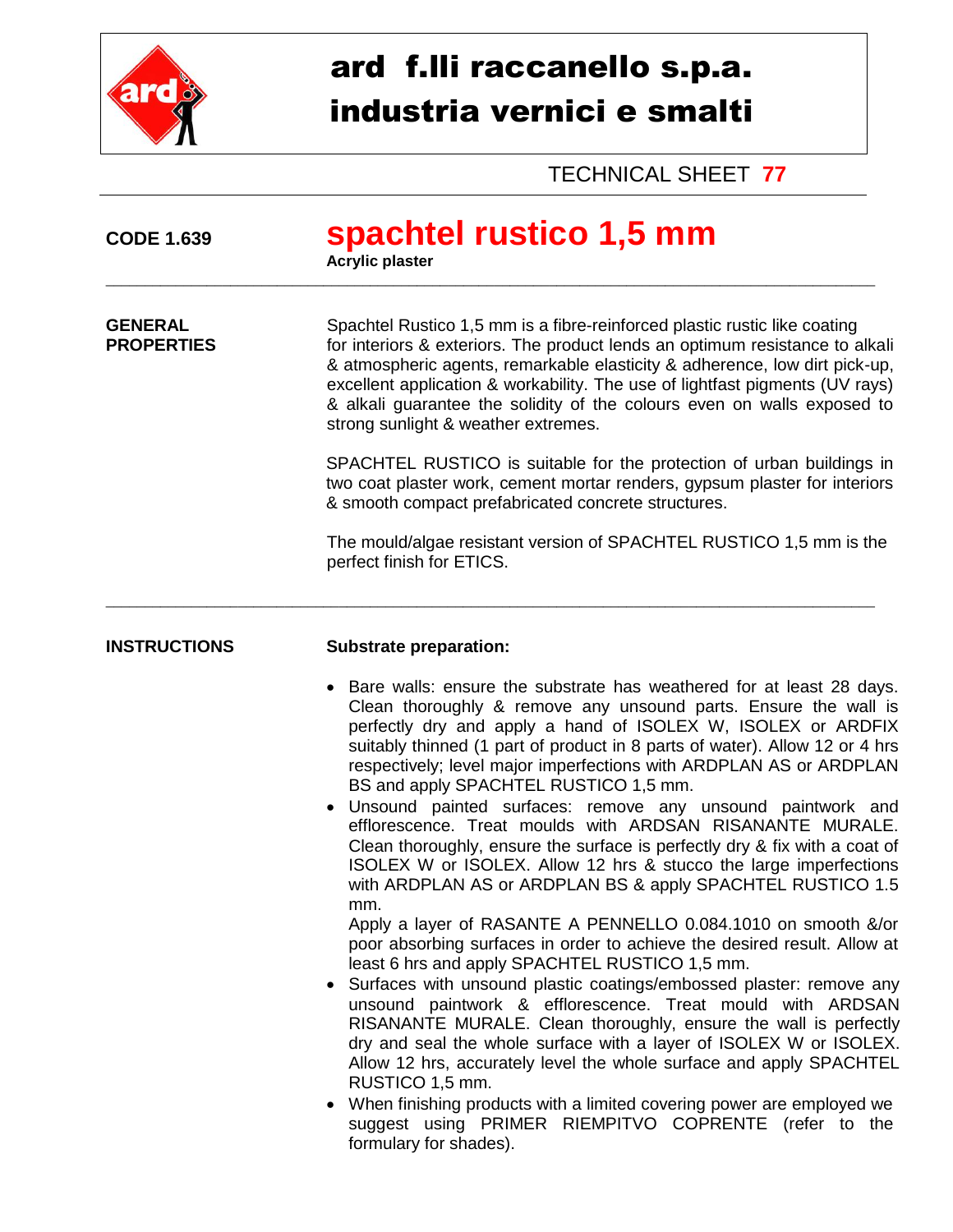## **Application:**

- SPACHTEL RUSTICO 1,5 mm can be used neat. Stir well until homogeneous; apply only one coat with a steel or plastic trowel. Level the surface with a trowel before the product forms a surface film.
- Do not apply when ambient or substrate temperature is below  $+5^{\circ}$  C or above 35°C or R H is above 75%. Avoid applying when extremely cold/damp/windy or under direct sunlight.
- Outdoor surfaces must be protected against rain until perfectly dry (normally after 48 hrs at 20°C).
- Wash equipment immediately after use with water.
- Use products from the same batch, if different batches are used, stir accurately to avoid differences in shades.
- When treating extensive surfaces apply "wet on wet".
- Store in cool, frost free premises.
- Walls with efflorescence or subject to rising damp must be restored before application in order to guarantee adherence.
- Use in compliance with the current Health & Safety Regulations. Dispose of spent material/containers according to the same.
- SPACHTEL RUSTICO 1,5 mm code 1.639 is compatible with the 16COLOURS & WIZARD tinting systems.
- Refer to the PSDS for further details.

## **TECHNICAL PROPERTIES**

| NATURE OF BINDER                          |                   |               | <b>Acrylic polymers</b>            |
|-------------------------------------------|-------------------|---------------|------------------------------------|
| <b>COLOUR</b>                             |                   |               | White & tinting system hues        |
| <b>MASS VOLUME</b>                        |                   |               | 1800 - 1900 g/l                    |
| <b>DYNAMIC VISCOSITY</b>                  |                   |               | $160.000 \pm 200.000$ cP           |
| UV RESISTANCE                             |                   |               | Sup. 3rd grade Grey scale          |
| <b>ALKALI RESISTANCE</b>                  |                   |               | No structural/chromatic variation  |
| DRYING AT 20°C                            | TOUCH DRY         |               | 4 hrs                              |
|                                           | THROUGH DRYING    |               | 48 hrs                             |
| PERMEABILITY (WATER VAPOUR)               | EN ISO 7783-1 & 2 | $S_d$         | $0,342 \; m$                       |
|                                           |                   | Class         | $V_2$ (average)                    |
| CAPILLARY ABSORBTION & WATER PERMEABILITY | EN1062-3          | W             | 0,067 kg/m <sup>2</sup> $\sqrt{t}$ |
|                                           |                   | Class         | $W_3$ (low)                        |
| ADHESION FOR DIRECT TRACTION              | <b>EN 1542</b>    | <b>RESULT</b> | Complies (adhesion $\geq 0.3$ Mpa) |
| <b>DURABILITY</b>                         | EN 13687-3        | <b>RESULT</b> | Complies (adhesion $\geq$ 0,3 Mpa) |
| THERMAL CONDUCTIVITY                      | <b>EN 1745</b>    | λ10DRY [W/MK] | 1,060                              |
| <b>FLASH POINT</b>                        | EN 13501-1        |               | <b>Class C</b>                     |
| HAZARDOUS SUBSTANCES                      |                   | RESULT        | <b>Complies</b>                    |
|                                           |                   |               |                                    |

\_\_\_\_\_\_\_\_\_\_\_\_\_\_\_\_\_\_\_\_\_\_\_\_\_\_\_\_\_\_\_\_\_\_\_\_\_\_\_\_\_\_\_\_\_\_\_\_\_\_\_\_\_\_\_\_\_\_\_\_\_\_\_\_\_\_\_\_\_\_\_\_\_\_\_\_\_\_\_\_\_\_\_\_\_\_\_\_\_\_\_\_\_\_\_\_\_\_\_

*In compliance with the UNI EN 15824 CE Marking*

**YIELD Conce dry the coating is about 1,5 mm thick. Coverage depends on the** substrate but is approx 0,36 m²/kg.

Said yield refers to smooth substrates with medium absorption; we recommend testing on the specific substrate.